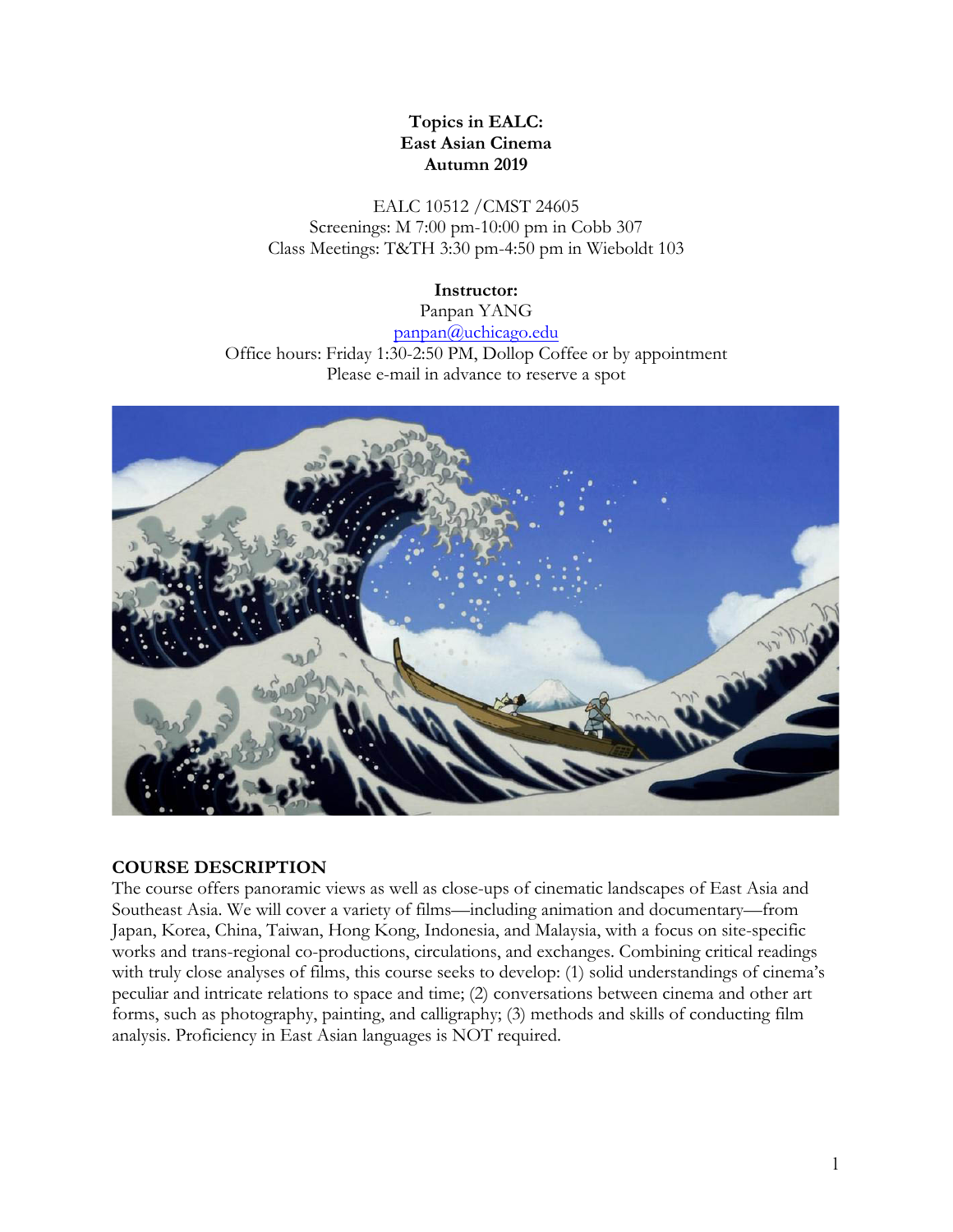## **COURSE REQUIREMENTS AND GRADING**

## **1. Attendance and Participation 20%**

Attendance in class and at film screenings is mandatory. More than 2 absences will adversely affect your participation grade. You are expected to do required readings in advance of the class for which they are due. Participation includes engaging in discussion, asking relevant questions, and actively listening to other students.

## **2. Canvas postings 15%**

From Week 2 to Week 9, write a weekly response on the Canvas discussion board. In each post, you are expected to write at least two paragraphs responding to the assigned films and/or readings that you find interesting, problematic, puzzling, or unclear. You'll do a total of 8 brief postings throughout the quarter. "Publish" your post on Canvas by Tuesday 10:00 AM **OR** Thursday 10:00 AM.

## **3. Midterm Essay** (4-5 pages) **25%**

In this essay, provide your analysis of a scene from one of the films assigned or at least mentioned in class in the first FIVE weeks. Due Friday Week 5 by 11:59PM For your film analysis, please consult this website: https://filmanalysis.coursepress.yale.edu/

## **4. Final Project 40%**

There are two options for your final assignment, a final paper **OR** a final short film.

If you choose to write a final paper on a topic of your choice

- Write a very brief proposal in the form of an email. Due Saturday Week 8 by 11:59 PM
- Submit your final research paper (8-10 pages). Due Tuesday Week 11 by 11:59 PM

If you choose to make a short film inspired by and responding to the course

- Read the Guidelines for Creative Final Projects, which is available on Canvas
- Write a creative proposal and submit it to the instructor. Due Saturday Week 5 by 11:59 PM
- If you receive the instructor's written approval within 48 hours, go head; if your creative proposal is not approved, you'll still have time to write a final paper instead.
- A presentation on your creative project in the last class this quarter.
- A short film (3-7 minutes) submitted via a Google drive link. Due Tuesday Week 11 by 11:59 PM

## **FORMAT OF WRITTEN WORK**

- All papers to be submitted to the instructor by email attachment.
- Your paper should have a title, and page numbers.
- It should be double-spaced, in 12pt standard font, with 1" margins.
- DO NOT use a title page
- On the first page of your paper, include your full name and the course title.
- All quotations should be properly formatted and cited.
- Please make sure that you proofread a hard copy of your paper, ideally out loud.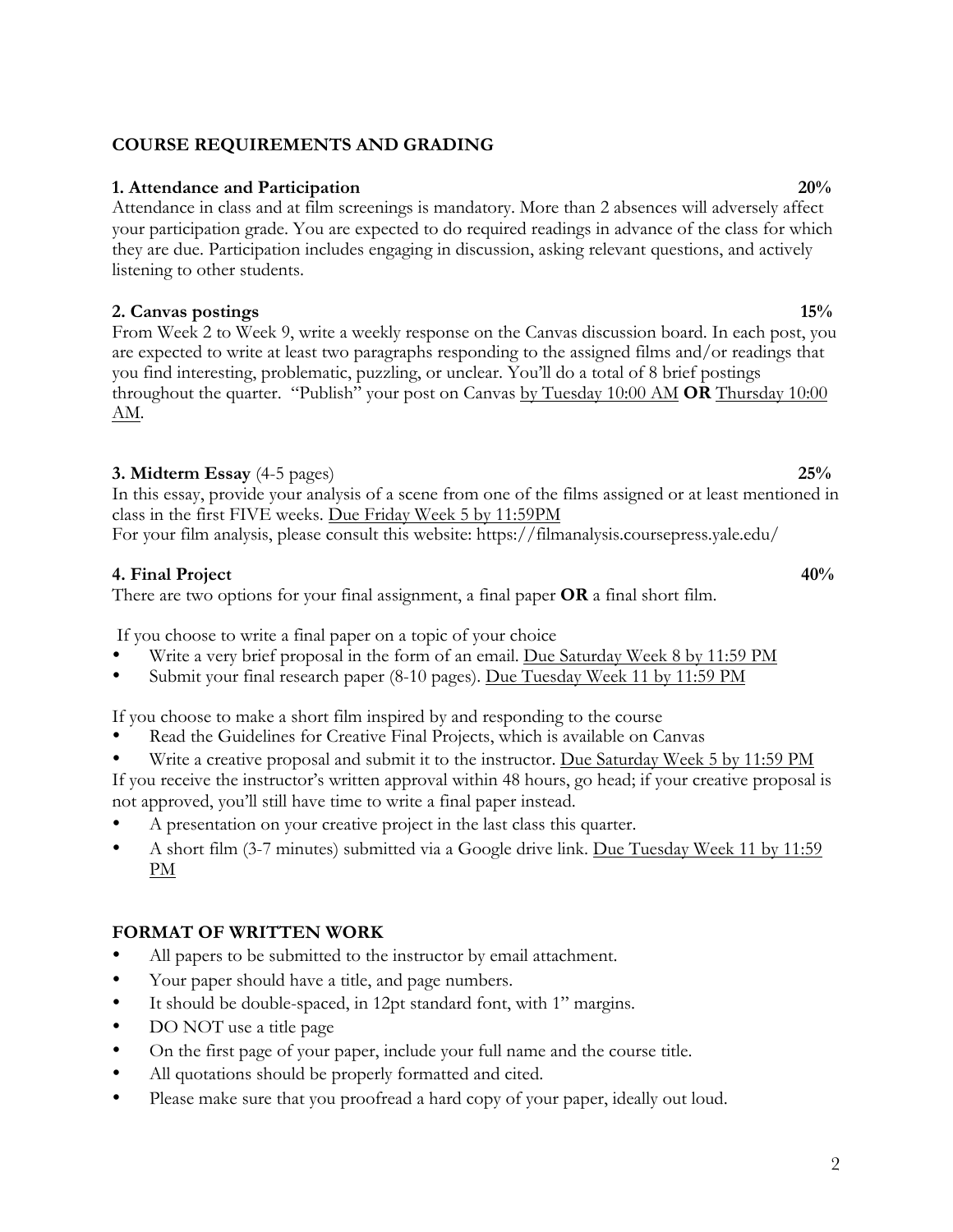• Please use Word (NOT PDF) and label each file with your full name and either midterm or final paper.

## **PLAGIARISM**

Please consult the student manual on university policies and regulations that make it clear that the University will not tolerate cheating and plagiarism. https://internationalaffairs.uchicago.edu/page/honest-work-and-academic-integrity-plagiarism

## **INCOMPLETES**

Except in the most extraordinary of circumstances, I will not assign incompletes.

## **ETIQUETTE**

No cell-phone use is permitted in class. You are encouraged to download, print out, and bring to class the texts we are dealing with on a particular day.

## **READINGS**

All required texts are available on Canvas.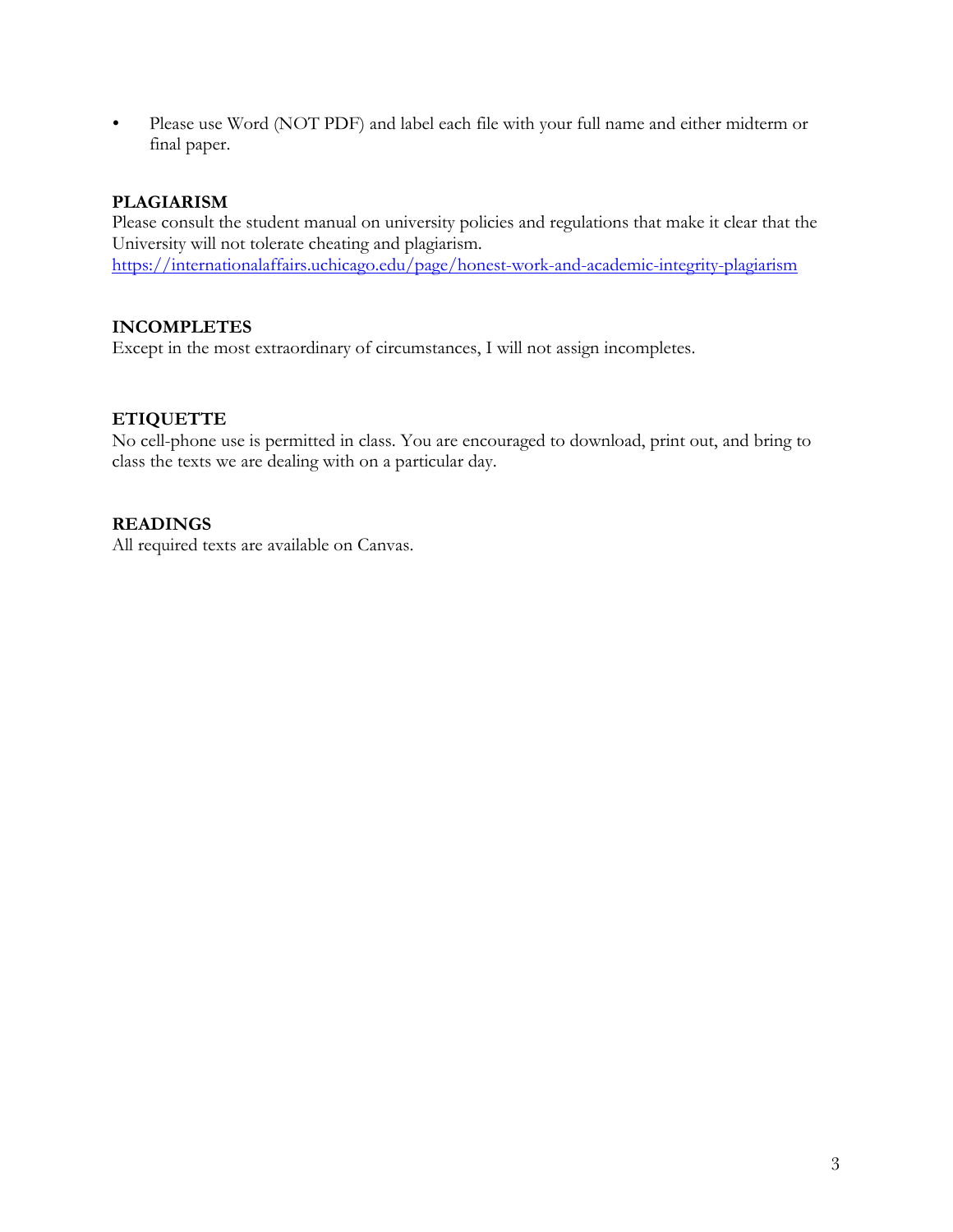#### **CLASS SCHEDULE**

(*subject to change)*

#### **Week 1 Introduction**

No screening this week!

T (Oct 1) Tasting Asia through Films In-class screening: *Bao* (dir. Domee Shi, 2018) and clips of *Eat Drink Man Woman* (dir. Ang Lee, 1994)

TH (Oct 3) The Goddess of Shanghai Cinema Zhen Zhang, *An Amorous History of the Silver Screen*, Chapter 7, especially 261-266 RECOMMENDED: Richard J Meyer, *Ruan Ling-Yu: The Goddness of Shanghai*, 41-58, 72-77 In-class screening: clips of films starring Lingyu Ruan

## **Week 2 The Space of an Archive**

Screening (Oct 7): *Center Stage* (dir. Stanley Kwan, Hong Kong, 1991)

T (Oct 8) Doane, "The Instant and the Archive," in *The Emergence of Cinematic Time*, Chapter 7, especially 220- 225

TH (Oct 10) Yingjin Zhang, *Chinese National Cinema*: 249-258 (on Hong Kong new wave)

## **Week 3 The Garden**

Screening (Oct 14): *The Garden of Words* (dir. Makoto Shinkai, Japan, 2013)

T (Oct 15) Worlds of Makoto Shinkai Makoto Shinkai, *A Sky Longing for Memories: The Art of Makoto Shinkai*: 7-55 (on reserve at Regenstein, mainly images) Martin Heidegger, *Poetry, Language, Thought*: 225-227 (on sky)

TH (Oct 17) The Secret Symmetry between Anime and Photoshop Tom Gunning, "Animating the Instant: The Secret Symmetry between Animation and Photography," in *Animating Film Theory*: 37-53 In-class screening: clips from *She and Her Cat* (dir. Makoto Shinkai, Japan, 1999), *5 Centimeters Per Second* (dir. Makoto Shinkai, Japan, 2007), *Your Name* (dir. Makoto Shinkai, Japan, 2016)

### **Week 4 The Publishing House**

Screening (Oct 21): *Red Dust* (dir. Ho Yim, Hong Kong-Taiwan-China coproduction, 1990)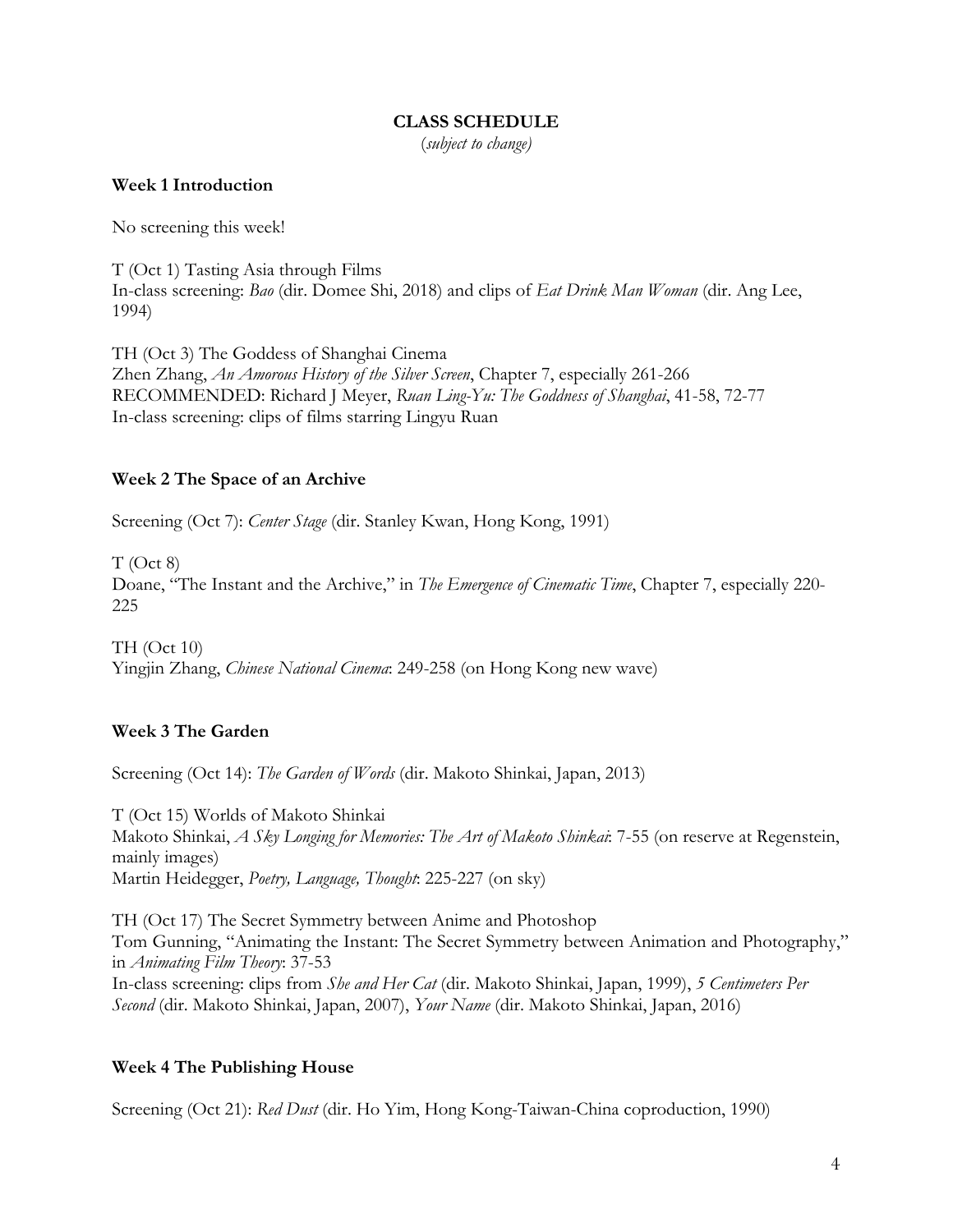T (Oct 22) The Female Writer Biopic Nicole Huang, *Women, War, Domesticity*: Chapter 1 and Chapter 2 RECOMMENDED: Saomao, *Red Dust* (script)

TH (Oct 24) Refashioning *Wenyi* Picture

Stephen Teo "Chinese Melodrama: The Wenyi Genre," in *Traditions in World Cinema*: 203-213 Yueh-yu Yeh, "Pitfalls of Cross-cultural Analysis: Chinese Wenyi Film and Melodrama," *Asian Journal of Communication* vol.19, no. 4 (2009): 438-452

#### **Week 5 The Artist's Studio**

Screening (Oct 28): *Miss Hokusai* (dir. Keiichi Hara, Japan, 2015)

T (Oct 29) The Afterlife of *The Great Wave*: Approaches from Art History Christine Guth, *Hokusai's Great Wave: Biography of a Global Icon*: Introduction & Chapter 5

TH (Oct 31 Halloween) Approaches from Art History, continued Watch at home before class: *The Character of Characters* (dir. Bing Xu, China, 2012) Michel Chion, *Words on Screen*: Introduction. In class screening: clips from *Double Suicide* (dir. Masahiro Shinoda, Japan, 1969)

FMidterm papers due Friday (Nov 1) by 11:59PM

#### **Week 6 From Movement-image to Time-image**

Screening (Nov 4): *The Tale of Princess Kaguya* (dir. Isao Takahata, Japan, 2013)

T (Nov 5) The Plasmatic Body Sergei Eisenstein, "Plasmaticness" in *Eisenstein On Disney*, 1-48 RECOMMENDED: Tom Gunning, "The Transforming Image: The Roots of Animation in Metamorphosis and Motion," in *Pervasive Animation*: 52-70

TH (Nov 7) Marking Time in Anime Gilles Deleuze, "From *Cinema 1* and *Cinema 2*," in *Film Theory and Criticism*: 216-240 In-class screening: clips of *The Kingdom of Dreams and Madness* (dir. Mami Sunada, Japan, 2013)

Screening (Nov 8) at 7:00 pm, *Sacrificed Youth* (dir. Nuanxin Zhang, China, 1985) Note the special time and location of the event!

#### **Week 7 Landscape**

Screening (Nov 11): *Herdboy and the Flute* (dir. Wei Te, China, 1963)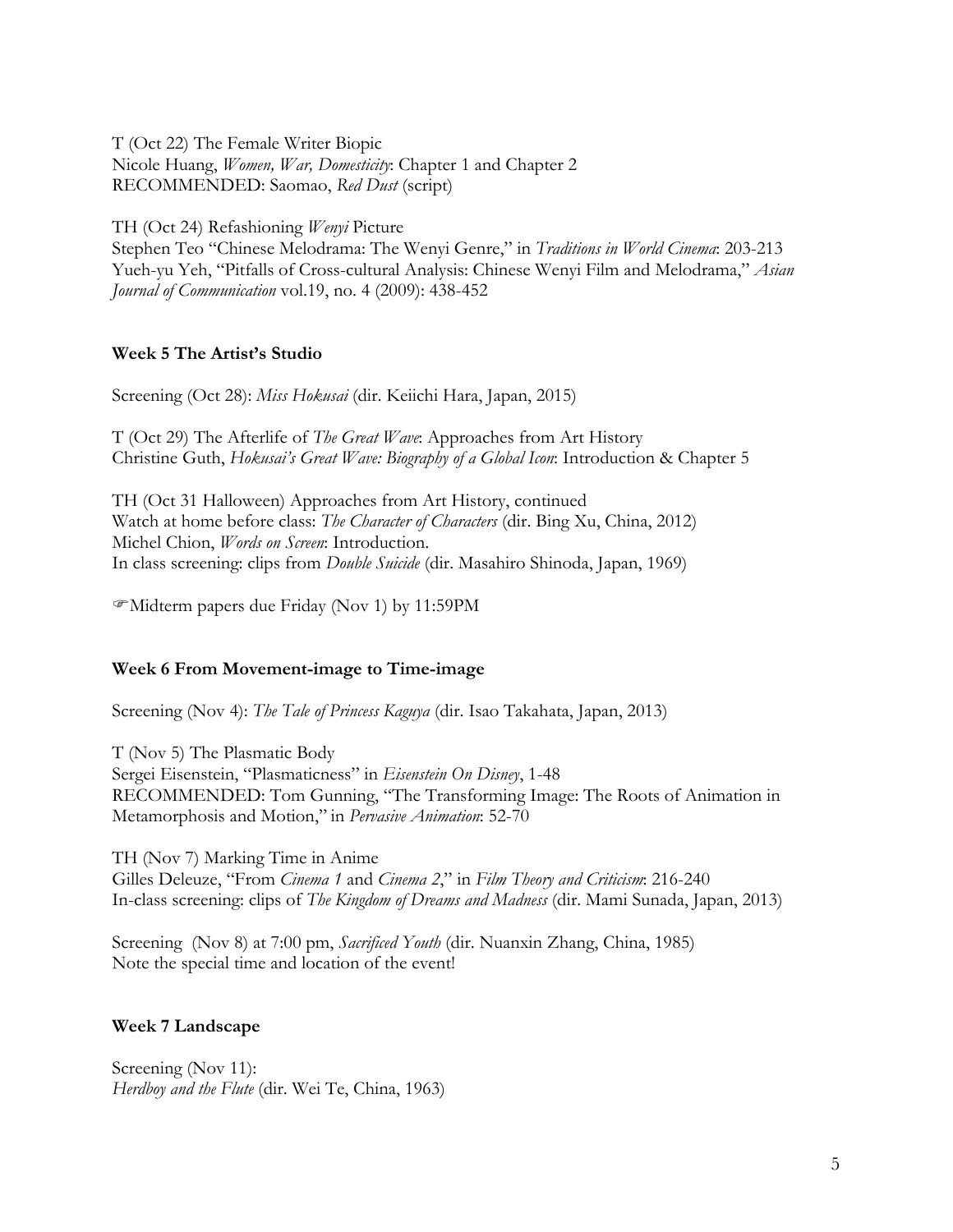*The Deer's Bell* (dir. Cheng Tang, Qiang Wu, China, 1982) *The Fight Between the Snipe and the Clam* (dir. Jinqing Hu, China, 1984) *Feeling from Mountain and Water* (dir. Wei Te, China, 1988)

T (Nov 12) There is a Beautiful Place W. J. T. Mitchell, *Landscape and Power*, 2<sup>nd</sup> edition: Preface & Introduction Nuanxin Zhang & Tuo Li, "The Modernization of Film Language," in *Chinese Film Theory: A Guide to the New Era*: 10-20

TH (Nov 14) Animating Landscape Watch at home before class: *White Snake* (dir. Yunting Ruan, 2007) Martin Lefebvre, "Between Setting and Landscape in the Cinema" in *Landscape and Film*: 19-60

## **Week 8 The Photography Studio**

Screening (Nov 18): *Photograph* (dir. Nan T. Achnas, Indonesia, 2007)

T (Nov 19) Life and Death in the Photograph Laura Mulvey, "The Index and the Uncanny: Life and Death in the Photograph," in *Death 24x a Second*: 54-66 H. Misbach Yusa Biran, "The History of Indonesia Cinema at a Glance," in *Film in Southeast Asia: Views from the Region*: 211-252

TH (Nov 21) Photography's Absent Times Watch at home before class: *A City of Sadness* (dir. Hsiao-hsien Hou, Taiwan, 1989) Roland Barthes, *Camera Lucida: Reflections on Photography*: 92-97

## **Week 9 The Photography Studio, continued**

Screening (Nov 25): *Christmas in August* (dir. Jin-ho Heo, Korea, 1998)

T (Nov 26) Love in the Time of Cinema

Stanley Cavell, "What Photography Calls Thinking," in *Cavell on Film*: 115-134 Hyangjin Lee, "South Korea: Film on the Global Stage," in *Contemporary Asian Cinema*: 182-192 In-class screening: clips of *The Epitaph* (dir. Sik Jung and Bum-shik Jung, Korea, 2007)

TH (Nov 28) Thanksgiving no class!

## **Week 10 Cinema of the Diaspora & Course Wrap up**

Screening (Dec 2): *Song of the Exile* (dir. Ann Hui, Hong Kong-Taiwan coproduction, 1990)

T (Dec 3) Presentations of Creative Projects

RECOMMENDED: Patricia Brett Erens, "Crossing Borders: Time, Memory, and the Construction of Identity in *Song of the Exile*," *Cinema Journal* v. 39, no. 4 (2000): 43-59